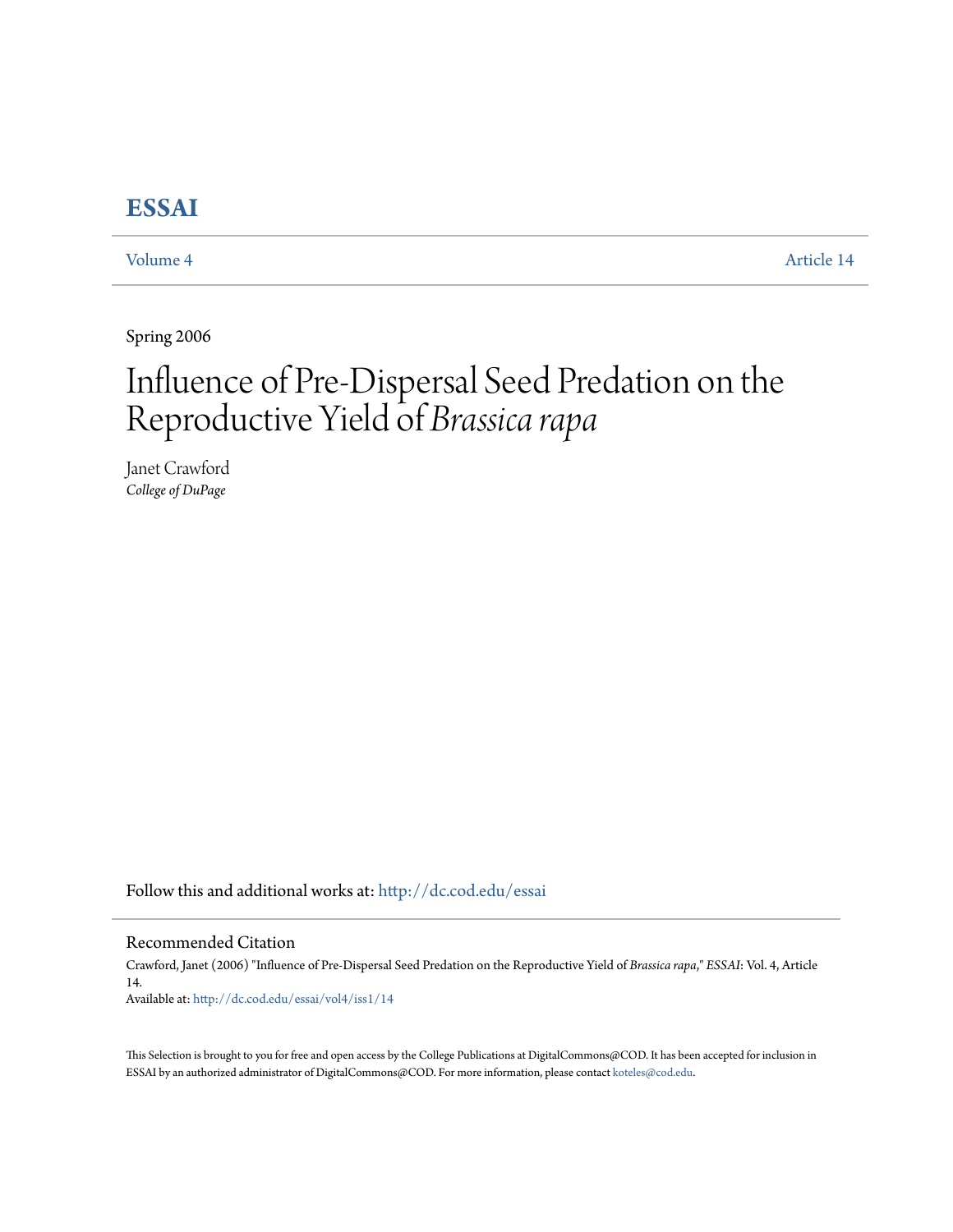Influence of Pre-Dispersal Seed Predation on the Reproductive Yield of *Brassica rapa*

#### by Janet Crawford

### (Honors Biology 1152)

The Assignment: Conduct original research and write a technical paper about the research.

#### ABSTRACT

his study used *Brassica rapa*, a rapidly growing radish, to examine which component of reproductive yield; flower count, fruit count, seed number per plant, seed number per fruit or  $\Box$  seed mass; is least variable and therefore of greatest importance for a plant to maintain. The This study used *Brassica rapa*, a rapidly growing radish, to examine which component of reproductive yield; flower count, fruit count, seed number per plant, seed number per fruit seed mass; is least variable and therefor removing up to four developing fruit pods from each plant in a treatment group. Only flower count per plant varied significantly between experimental treatments. It was unknown how the impact of this difference, which was not experimentally altered, affected the remaining components of radish reproductive yield. Coefficient of variation was lowest for mass per seed, which indicates it is of greater importance for *B. rapa* to maintain for species fitness.

#### INTRODUCTION

Understanding the components of reproductive yield; flower count, fruit count, seed number per plant, seed number per fruit, and seed mass; is essential for profitable crop management. One major concern for crop management is decreased yield due to arthropod herbivores. It has been estimated that 13% of U.S. crops are destroyed yearly by insects and that about \$1.2 billion per year is spent on pesticides in an attempt to minimize the losses (Pimentel et al. 2000). However in some cases plant species can overcompensate for dramatic losses due to pest damage. Cotton plants can sustain up to 100% early removal of foliage and removal of early fruits without affecting crop yield (Wilson et al. 2003).

Previous studies have shown that flower count significantly varies with plant biomass, plant height and with plant competition (Miller 1997). Stowe (1998) found that as damage treatment to the leaves of *Brassica rapa* increased, the total flower count correspondingly decreased. Actually, only a small percent of flowers normally become mature fruits (Burd 1998). For example, usually less than 15% of *Lindera benzoin* flowers develop into fruits (Niesenbaum 1996). There have been many hypothesis proposed to explain the excess flowers: a large number of flowers attract more pollinators, they allow for greater fruit production in years of increased resources, they provide ovaries that can be matured to replace those lost, they allow the plant to selectively mature superior fruits, and the excess act as staminate flowers providing pollen (Burd 1998).

Mature fruits are more likely to be produced from the earlier flowers, even when additional pollen is manually applied to later flowers; however, if early flowers are removed the later flowers will then mature fruits (Medrano et al. 2000). Plants tend to abort fruits with less pollen tubes per style (Niesenbaum 1996) and those with less seeds (Burd 1998). Environmental factors like additional shading also increase fruit abortion rates (Neisenbaum 1996).

Seed number per plant varies with plant spacing, water, plant biomass, light availability, atmospheric C concentration, and foliage predation (Bolanos-Aguilar et al. 2002, Egli 2002). Seed number per fruit can also be significantly reduced by simulated predation (Bolanos-Aguilar et al.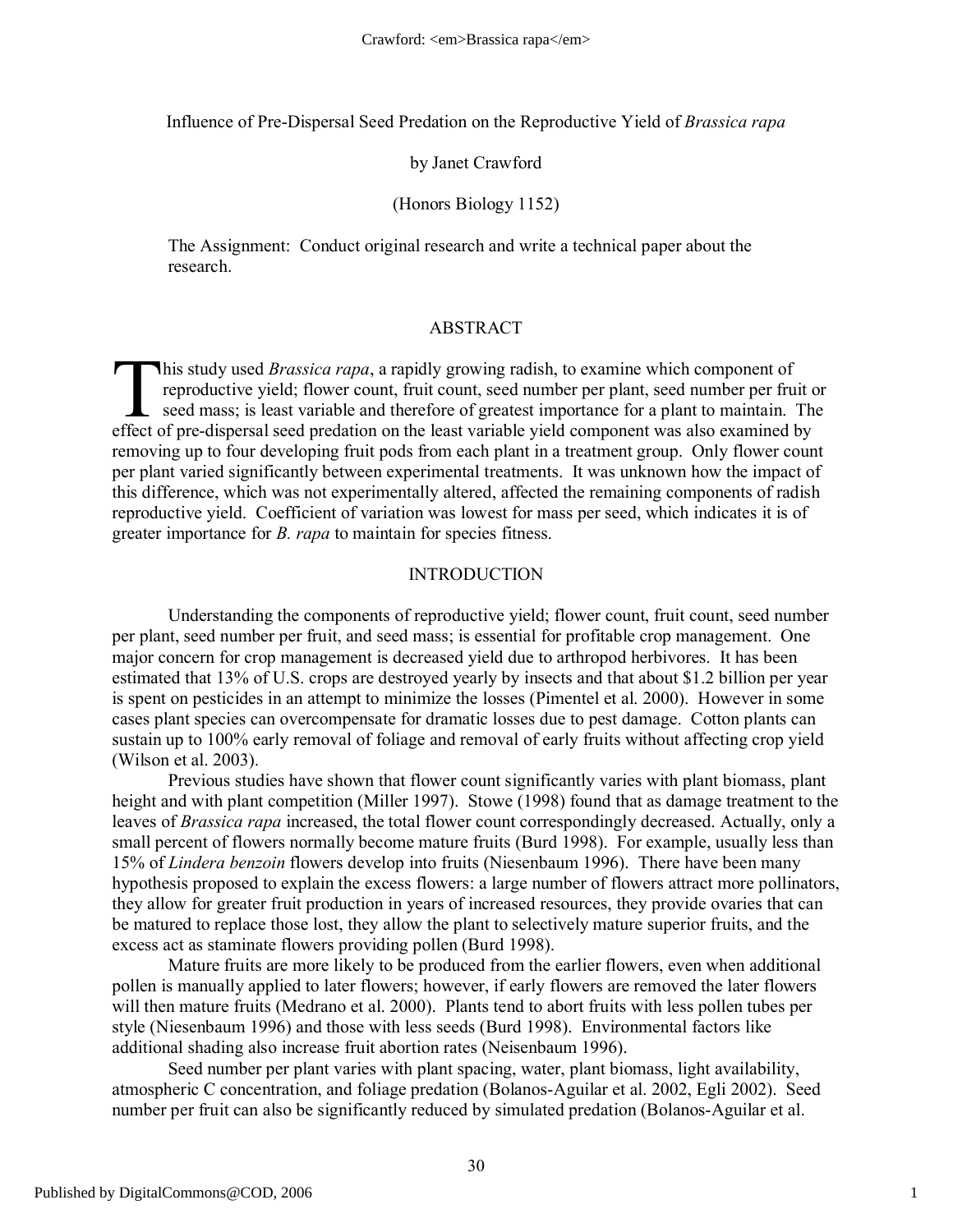2002, Stowe 1998).

Most studies seem to find no significant variation in seed weight (Bolanos-Aguilar et al. 2002, Miller 1995, Stowe 1998, Niesenbaum 1996). Although *Cosmos bipinnatus* seeds were found to vary significantly with plant mass (Linville 1995); and *Arum italicum* seeds were found to vary with fruit position (Mendez 1997).

The objective of this study was twofold. First, to determine which component of reproductive yield; flower count, fruit count, seed number per plant, seed number per fruit, or seed mass; is least variable, and therefore, most important for a plant to maintain. Second, to ascertain how pre-dispersal seed predation influences the reproductive yield component that is found to be least variable.

#### METHODS

*B. rapa*, is an Eurasian annual weed found worldwide (Pilson 1996), and is also used in canola oil making it an important crop (Rajcan et al. 1997*).* A rapidly growing variety of this radish species was chosen for study because it is an indeterminate annual, and was expected to complete its growth cycle in about six weeks. As annual species live for only one growing season, they must dedicate most of their energy to producing viable seeds to ensure their survival for the following year (Smith 1996). This quality combined with the indeterminate nature of their continual growing and flowering until senescing, makes the rapid radish a good specimen for studying the effects of predispersal seed predation. The radish seeds were obtained from Carolina Biological Supply Company (Burlington, NC).

Seventy small plastic pots, each with a hole in the bottom for watering as needed, were filled with about 80 ml of soil. One *B. rapa* seed was placed into each pot and the rapid radish seeds were sown in an environmental chamber set at a photoperiod of 15/9 hours light/dark and equipped with fluorescent lights. After 20 d the growing 38 plants were numbered and random hand cross pollination was initiated. Counts of flowers and pods were taken per plant every 2-4 d. Thirty-four days after planting, during the early stages of fruit development, the remaining 26 plants were randomly divided into a control group and an experimental group that simulated pre-dispersal seed predation. Four inflated pods were randomly cut from each of the experimental plants to simulate pre-dispersal seed predation. If less than four inflated pods were present on a plant, all pods were removed.

After 82 d, four mature pods were randomly selected from each senescing plant for seed counts and individual measurements of seed mass. If a plant had less than four mature pods, all were sampled. Seeds having a mass less than 6 mg appeared dead and were not included in the data. Flower counts were made based on the sum of flower number visible at the time of counting, evidence of prior flower formation where no pods formed, pods inflated, and the pods removed.

Student t-tests were used to test for statistical differences between control and seed predation treatments. Flower counts per plant were log transformed prior to analysis as to insure homogeneity of variance. Coefficient of variation was computed as a weighted measure of how the components of radish reproductive yield varied.

#### RESULTS

There were no significant differences in the number of pods initiated per plant, pods ripened per plant, seeds matured per plant, or the mass per seed between the control and simulated predation treatments (Table 1). Only flower count per plant varied significantly between experimental treatments. It was unknown how the impact of this difference, which was not experimentally altered, affected the remaining components of radish reproductive yield. Coefficient of variation was lowest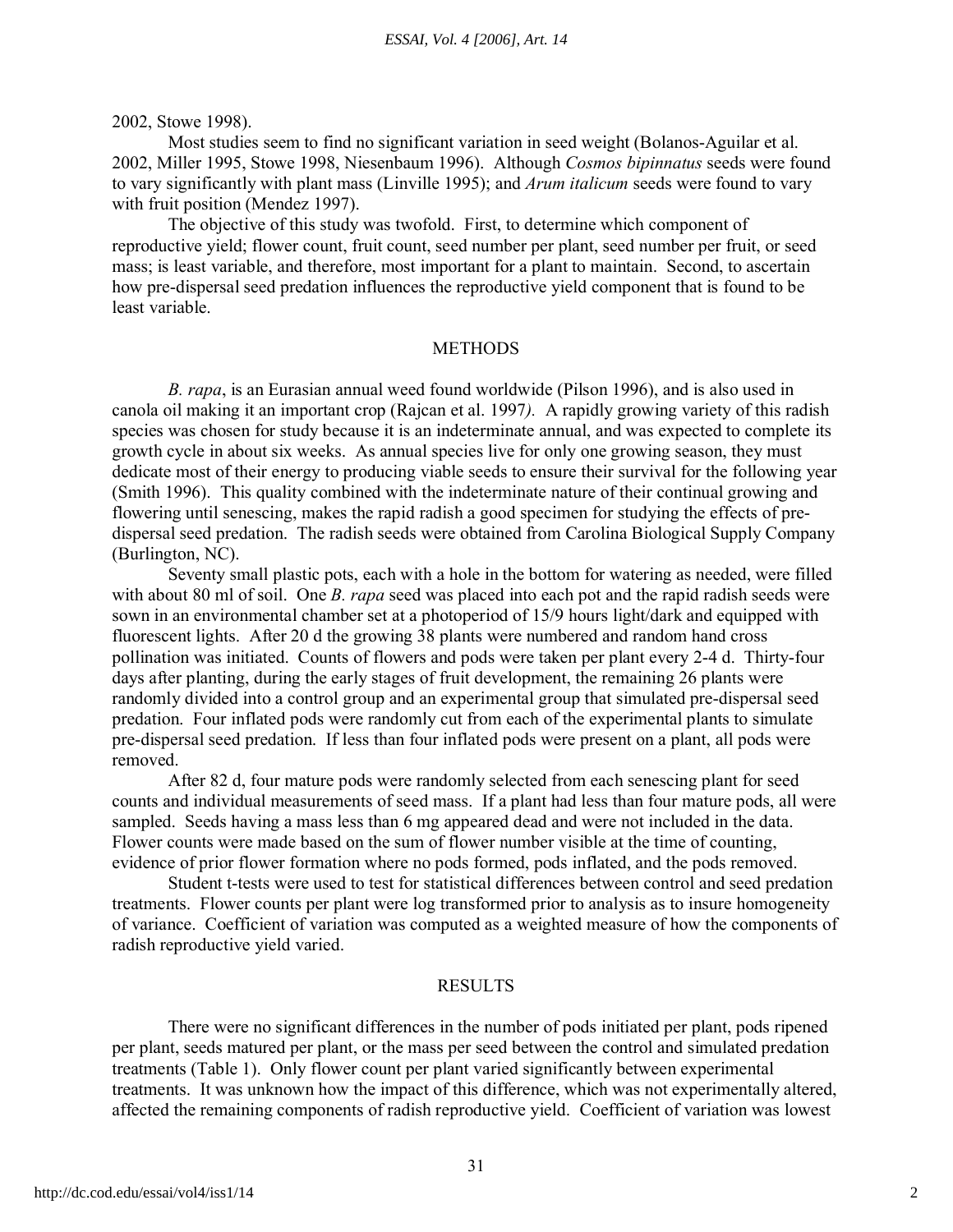for mass per seed (Table 2).

#### DISCUSSION

The significant flower number variation found in this study between experimental predispersal seed treatment and control group supports previous studies that found flower count varied with plant and environment conditions (Miller 1997, Stowe 1998). It appeared that after seed predation, the treated *B. rapa* plants concentrated their energy resources into maintaining more pods and the seeds within to maturity, thereby ensuring their species survival, rather than producing as many excess flowers.

The mass per seed had the smallest coefficient of variance, as did most of the previous studies (Bolanos-Aguilar et al., Miller 1995, Stowe 1998, Niesenbaum 1996). This is an indication that seed mass is the most important yield component for *B. rapa* to maintain. Unlike perennial plants which can live for many years, the survival of annual species relies on plants producing viable seeds for the next year's plant population, as the seed producing plant dies (Smith1996). In contrast to perennial plants which can rely on starting its growth from some of the previous years energy that was stored in its roots; each season annual plants begin their life from a seed. Therefore each viable seed must contain sufficient energy to sustain a new plant until it can begin photosynthesis (Smith 1996).

Work Cited

- Bolanos-Aguilar, E.-D., C. Huyghe, C. Ecalle, J. Hacquet, and B. Julier. 2002. Effect of cultivar and environment on seed yield in alfalfa. *Crop Science* **42**:45-50.
- Burd, M. 1998. "Excess" flower production and selective fruit abortion; a model of potential benefits. *Ecology* **79**:2123-2132.
- Egli, D. B., and W. P. Bruening. 2002. Synchronous flowering and fruit set at phloem-isolated nodes in soybean. *Crop Science* **42**:1535-1540.
- Linville, S. U. 1995. Resource allocation in sequentially flowering *Cosmos bipinnatus*. *The American Naturalist* **134**:84-89.
- Medrano, M., P. Guitian, and J. Guitian. 2000. Patterns of fruit and seed set within inflorescences of *Pancratium maritimum* (Amaryllidaceae): nonuniform pollination, resource limitation, or architectural effects? *American Journal of Botany* **87**:493-501.
- Mendez, M. 1997. Sources of variation in seed mass in *Arum italicum*. *International Journal of Plant Sciences* **158**:298-305.
- Miller, T. E. 1995. Evolution of *Brassica rapa* L. (Cruciferae) populations in intra- and interspecific competition. *Evolution* **49**:1125-1133.
- Niesenbaum, R. A. 1996. Linking herbivory and pollination; defoliation and selective fruit abortion in *Lindera benzoin*. *Ecology* **77**:2324-2331.
- Pilson, D. 1996. Two herbivores and constraints on selection for resistance in *Brassica rapa*. *Evolution* **50**:1492-1500.
- Pimentel, D., L. Lach, R. Zuniga, and D. Morrison. 2000. Environmental and economic costs of nonindigenous species in the United States. *BioScience* **50**:53-65.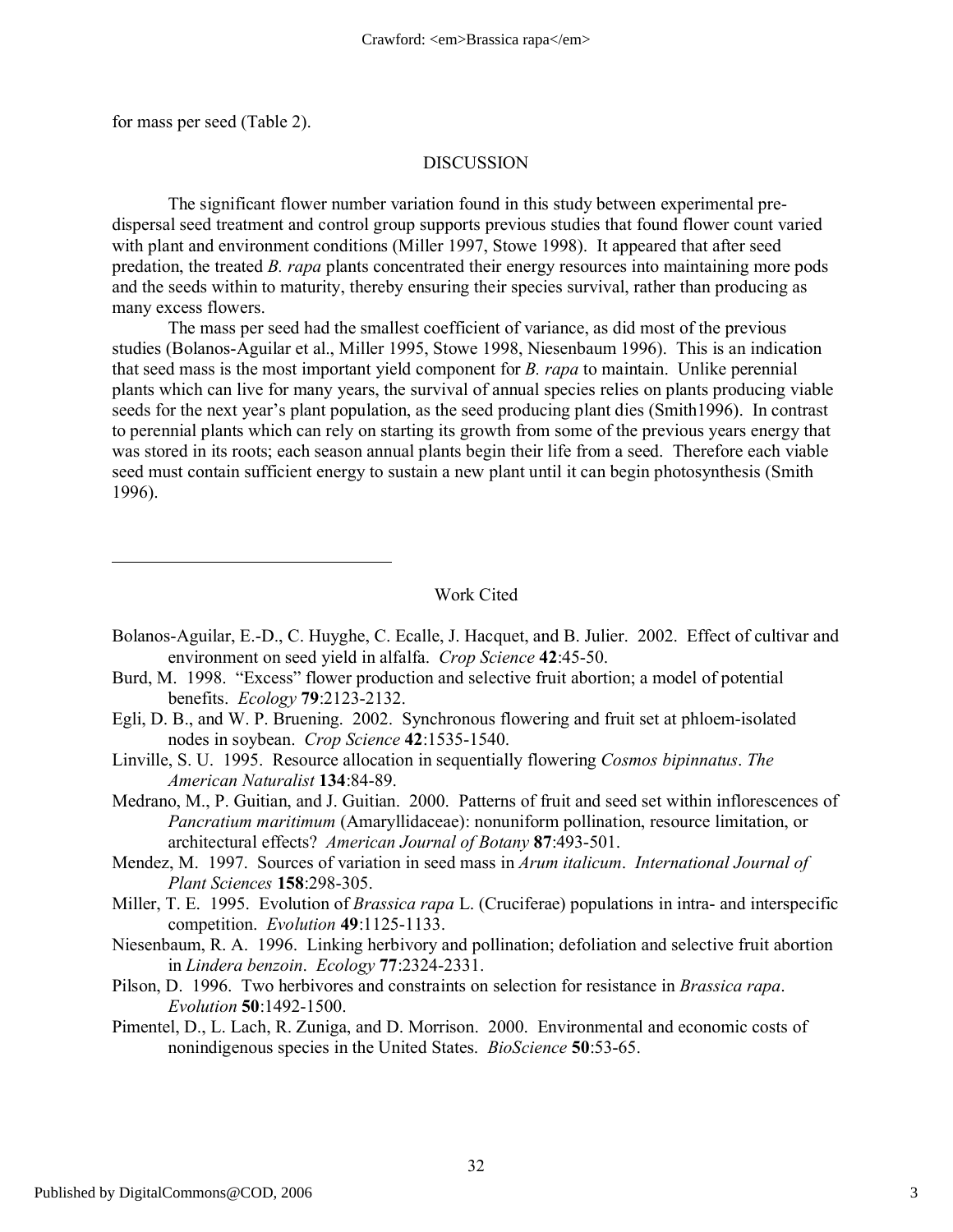- Rajcan, I., L. S. Kott, W. D. Beversdorf, and K. J. Kasha. 1997. Performance of doubled haploid populations segregating for linolenic acid levels in spring rapeseed. *Crop Science* **37**:1438- 1442.
- Smith, R. L. 1996. *Ecology and Field Biology*. 5<sup>th</sup> ed. HarperCollins College Publishers, New York, NY, USA.
- Stowe, K. A. 1998. Experimental evolution of resistance in *Brassica rapa*: correlated response of tolerance in lines selected for glucosinolate content. *Evolution* **52**:703-712.
- Wilson, L. J., V. O. Sadras, S. C. Heimoana, and D. Gibb. 2003. How to succeed by doing nothing: cotton compensation after simulated early season pest damage. *Crop Science* **43**:2125-2134.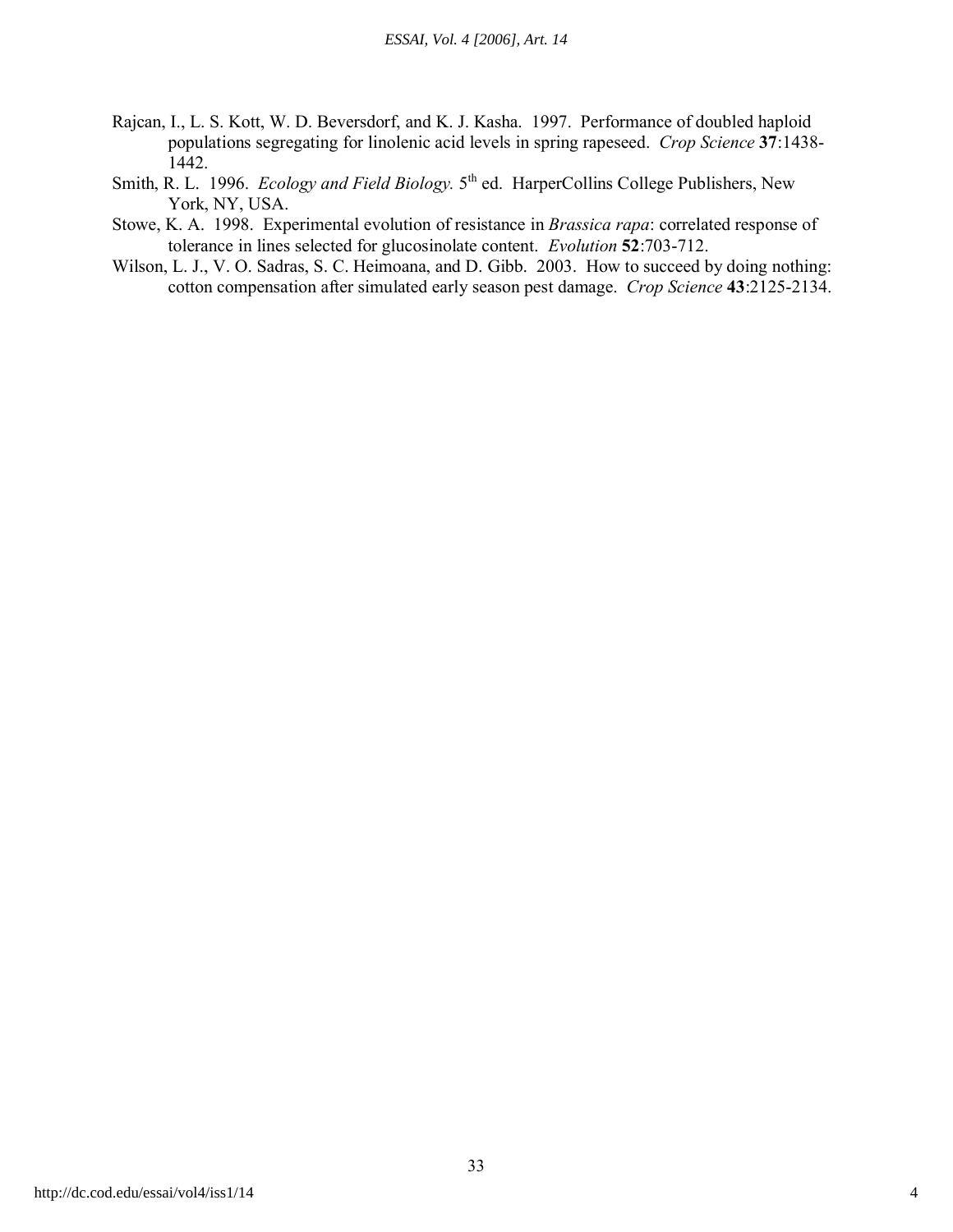Table 1. Summary (mean  $\pm$  standard error; n) of the components of plant reproductive yield between the control and pod removal treatment. Statistical comparisons are shown between experimental treatments on the far right. \*denotes significance  $(P \le 0.05)$ . flower counts per plant were log10 transformed prior to statistical analysis.

| Component of reproductive yield | Control plants      | Pod removal treatment |      | P       |  |
|---------------------------------|---------------------|-----------------------|------|---------|--|
| Flower count per plant          | $45.5 \pm 7.00(13)$ | $25.8 \pm 3.68(10)$   | 2.45 | $*0.02$ |  |
| Pods initiated per plant        | $7.0 \pm 0.9(13)$   | $10.0 \pm 1.8(10)$    | 1.57 | 0.13    |  |
| Pods ripened per plant          | $5.2 \pm 1.1(13)$   | $4.6 \pm 1.4(10)$     | 0.35 | 0.73    |  |
| Seeds matured per plant         | $10.0 \pm 4.1(13)$  | $5.4 \pm 1.6(10)$     | 0.93 | 0.36    |  |
| Mass (mg) per seed              | $10.2 \pm 0.7(11)$  | $11.3 \pm 1.9(9)$     | 0.57 | 0.58    |  |